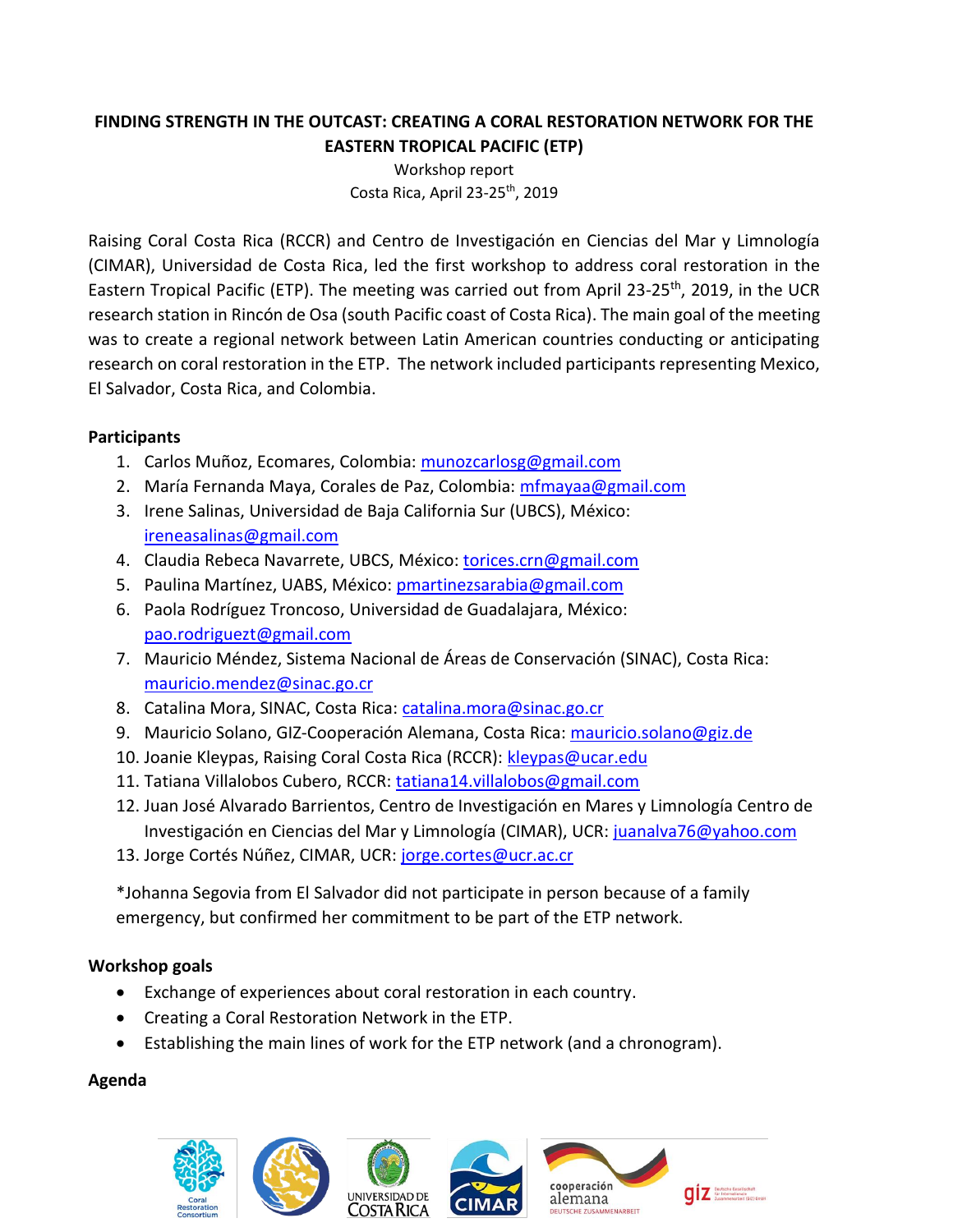| 06:00                                                                                      |  |
|--------------------------------------------------------------------------------------------|--|
| <b>Breakfast</b>                                                                           |  |
| 07:15<br><b>Breakfast</b>                                                                  |  |
| 07:30<br><b>CIMAR-UCR</b><br>Departure to Playa Blanca<br>07:45                            |  |
| 08:00<br>Departure to UCR station<br>Boat departure                                        |  |
| 08:15                                                                                      |  |
| 08:30                                                                                      |  |
| 08:45<br>Workshop: coral                                                                   |  |
| restoration network ETP<br>09:00<br>09:15                                                  |  |
| 09:30                                                                                      |  |
| RCCR nursery visit<br><b>Break</b><br>10:00                                                |  |
| 10:15                                                                                      |  |
| 10:30                                                                                      |  |
| Workshop: coral<br>11:00                                                                   |  |
| restoration network ETP<br>11:15                                                           |  |
| 11:30<br>Back to Playa Blanca                                                              |  |
| 11:45                                                                                      |  |
| 12:00<br>Lunch<br>Lunch                                                                    |  |
| 13:30<br>Lunch<br>13:45<br>Departure to San José                                           |  |
| 14:00                                                                                      |  |
| 14:15                                                                                      |  |
| 14:30                                                                                      |  |
| 14:45<br>Workshop: coral                                                                   |  |
| 15:00<br>restoration network ETP                                                           |  |
| 15:15<br>15:30                                                                             |  |
| Arrival to UCR station<br>15:45                                                            |  |
| <b>Break</b><br>16:00                                                                      |  |
| 16:15                                                                                      |  |
| <b>Welcome and introduction (Tatiana</b>                                                   |  |
| 16:30<br><b>Villalobos)</b>                                                                |  |
| <b>Presentations:</b>                                                                      |  |
| 16:45                                                                                      |  |
| ETP coral reefs, (Jorge Cortés)                                                            |  |
| 17:00<br>UBCS-México (1 person)<br>Workshop: coral                                         |  |
| restoration network ETP<br>Universidad de Guadalajara-México<br>17:15<br>(Paola Rodríguez) |  |
| 17:30<br>Ecomares-Colombia (Carlos Muñoz)                                                  |  |
| Corales de Paz-Colombia (María Fernanda                                                    |  |
| 17:45<br>Maya)                                                                             |  |
| Mauricio Solano-GIZ<br>18:00                                                               |  |
| 18:15<br>Questions                                                                         |  |
| 18:30<br><b>Dinner</b><br><b>Dinner</b>                                                    |  |
| 19:30                                                                                      |  |
| Raising Coral Costa Rica, Tatiana<br>19:45<br>Final<br>Villalobos (in situ)                |  |
| Raising Coral Costa Rica, Juan José<br>20:00<br>Alvarado (ex situ)                         |  |
| 20:15                                                                                      |  |
| 20:30<br>Final<br>Arrival to San José (21:00)                                              |  |









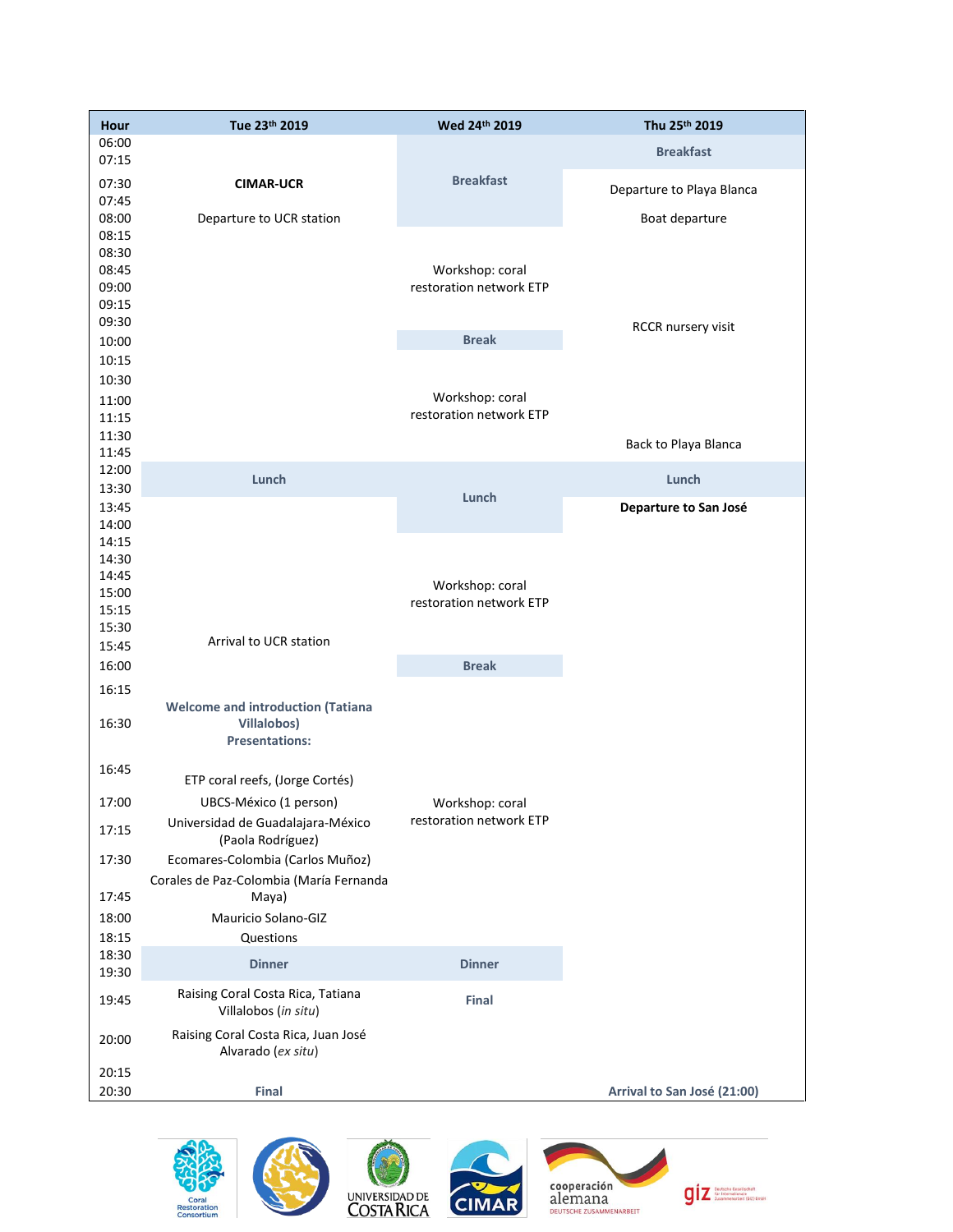#### **Results**

- The main advancements and lessons learned from coral restoration activities (techniques, species, strategies) within each country were identified.
- An ETP coral restoration network was established between Costa Rica, México, Colombia and El Salvador.
- A representative person from each country was selected for facilitating and coordinating the work:
	- o Costa Rica: Tatiana Villalobos, Raising Coral Costa Rica
	- o México: Paola Rodríguez, Universidad de Guadalajara
	- o Colombia: Carlos Muñoz, ECOMARES
	- o El Salvador: Johanna Segovia
- The network objectives and tasks were divided in four main categories: organization, research, communication, and financial, as listed below:

| <b>Working</b><br>categories | <b>Working team</b>                                                                   | Short term (0-2 years)                                                                                                                                                                                                                                                                                   | Midterm (2-5 years)                                                 | Long term (5-12 years)                                                                |
|------------------------------|---------------------------------------------------------------------------------------|----------------------------------------------------------------------------------------------------------------------------------------------------------------------------------------------------------------------------------------------------------------------------------------------------------|---------------------------------------------------------------------|---------------------------------------------------------------------------------------|
| Organization                 | Tatiana Villalobos,<br>Rebecca<br>Navarrete, Paulina<br>Martínez, M.<br>Fernanda Maya | 1. Establish chronogram of<br>activities, 2. Hold virtual<br>meeting for the network 3.<br>Identify alliances 4. Report<br>progress to the network                                                                                                                                                       |                                                                     |                                                                                       |
| Research                     | Paola Rodríguez,<br>Jorge Cortés,<br>Joanie Kleypas,<br>Carlos Muñoz                  | 1. Standardize scientific<br>methodologies 2. Create an<br>ETP coral restoration guide 3.<br>Conduct regional genetic<br>assessments 4. Identify<br>research needs to improve<br>knowledge of sexual<br>reproduction 5. Create<br>summary of coral reef<br>ecological services specific to<br><b>ETP</b> | 1. Ecological succession<br>2. Regional genetics on<br>the symbiont | 1. Long-term<br>monitoring of<br>restoration sites 2.<br>Coral Immune system<br>study |
| Communication                | Juan José<br>Alvarado, Irene<br>Salinas, Catalina<br>Mora                             | 1. Create ETP network<br>identity and logo 2. Official<br>presentation of network 3.<br>Provide scientific reviews 4.<br>Provide regional restoration<br>manual                                                                                                                                          |                                                                     | 1. Social media 2. Communication campaign 3.<br>Strategic alliances                   |
| Financial                    | Mauricio Méndez,<br>Mauricio Solano,<br>Álvaro Terán                                  | 1. Identify financial network<br>needs 2. Identify possible<br>sponsors 3. Identify funding<br>for long-term maintenance of<br>website                                                                                                                                                                   | 1. Regional exchange workshops                                      |                                                                                       |

**The Main products** that will be derived from the network are:





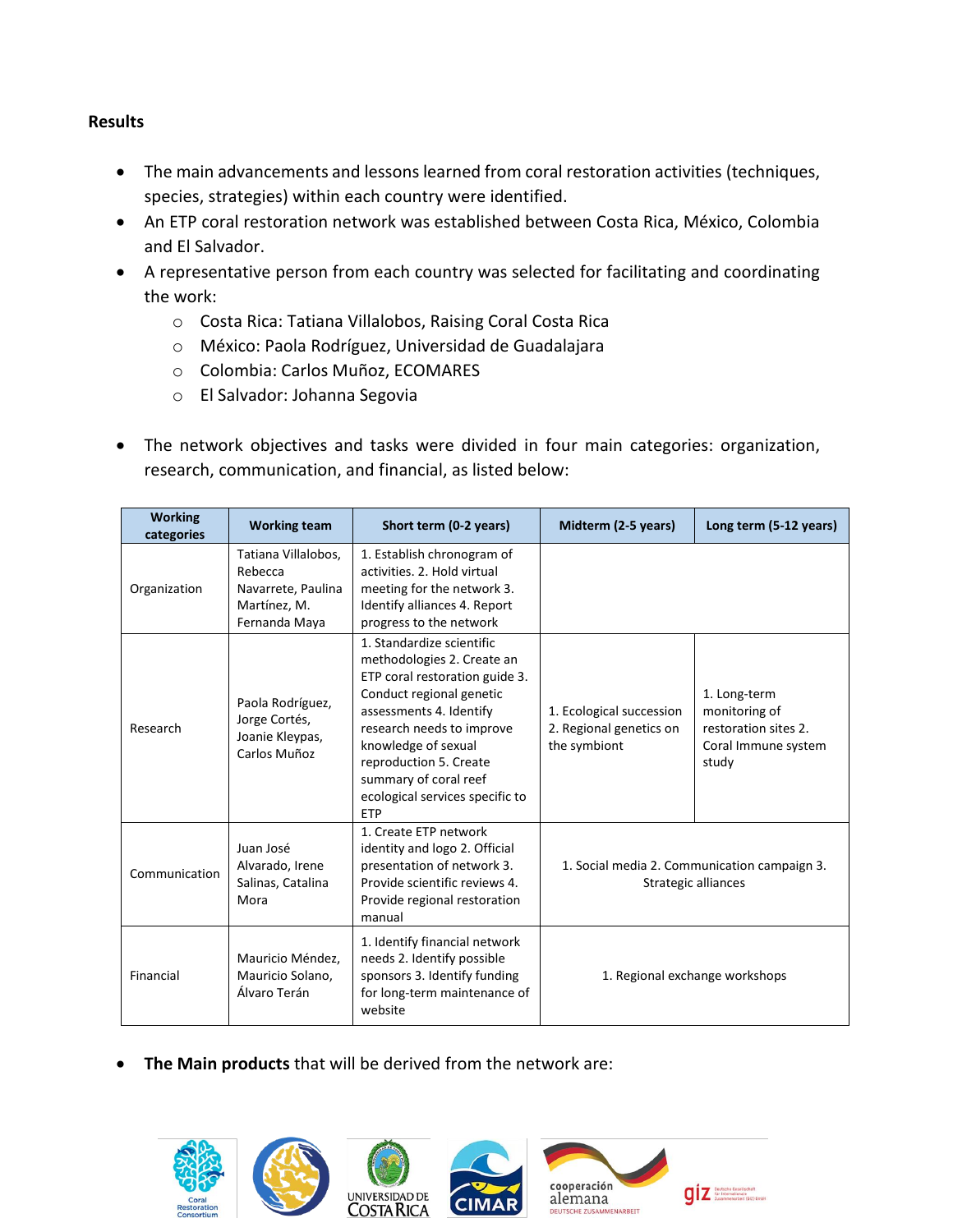- 1. A regional website to maintain: a library of relevant publications, photos, researchers, description of restoration efforts by country, methodologies and updates.
- 2. A review of coral restoration in the ETP to be publish in an international peer review journal.
- 3. A manual in coral restoration practices in the ETP.
- 4. A future coral restoration workshop in Costa Rica focused on coral restoration techniques.

|                     | <b>UCR</b>   | <b>CIMAR</b>    | GIZ         | <b>CRC</b>        |
|---------------------|--------------|-----------------|-------------|-------------------|
| Room                | \$<br>400,0  |                 |             |                   |
| Dive gear           |              | \$<br>540,0     |             |                   |
| Dive tanks          |              | \$<br>228,0     |             |                   |
| Transportation      | \$<br>2000,0 | \$<br>300,0     |             |                   |
| Fuel                | \$<br>200    | \$<br>80,0      |             |                   |
| Boat 1              |              |                 | \$<br>200,0 |                   |
| Boat 2              |              |                 |             | \$<br>233,3       |
| Airline tickets     |              |                 |             |                   |
| (award)             |              |                 |             | \$<br>2 2 0 4 , 3 |
| Food RCCR           |              | \$<br>100,0     |             |                   |
| Snacks              |              | \$<br>50,0      |             |                   |
| Materials (library) |              |                 |             | \$<br>28,7        |
| <b>Total</b>        | \$<br>2600,0 | \$<br>1 2 9 8,0 | \$<br>200,0 | \$<br>2 4 6 6, 3  |

#### **Expenses and sponsors**

\*UCR: Universidad de Costa Rica \*CIMAR: Centro de Investigación en Ciencias del Mar y Limnología

\*GIZ: Cooperación alemana

\*CRC: Coral Restoration Consortium

### **Next activities chronogram**

| <b>Date</b>               | <b>Subject</b>                                                            | <b>Responsible</b>                         |  |  |
|---------------------------|---------------------------------------------------------------------------|--------------------------------------------|--|--|
| May 20 <sup>th</sup> 2019 | Website quotations                                                        | Tatiana Villalobos                         |  |  |
| May 25 <sup>th</sup> 2019 | Information provided by each<br>country representative for the<br>website | Irene Salinas                              |  |  |
| Jun 30 <sup>th</sup> 2019 | Abstract outlining<br>content/structure of the review                     | Paola Rodríguez                            |  |  |
| Ago 13th 2019             | Advance report-Webinar                                                    | Tatiana Villalobos                         |  |  |
| Ago 20 <sup>th</sup> 2019 | Abstract for the review for<br>Bremen 2020                                | Paola Rodríguez &<br>Joanie Kleypas        |  |  |
| Dec 5 <sup>th</sup> 2019  | <b>ETP Coral restoration</b><br>workshop, Costa Rica                      | Tatiana Villalobos &<br>Juan José Alvarado |  |  |